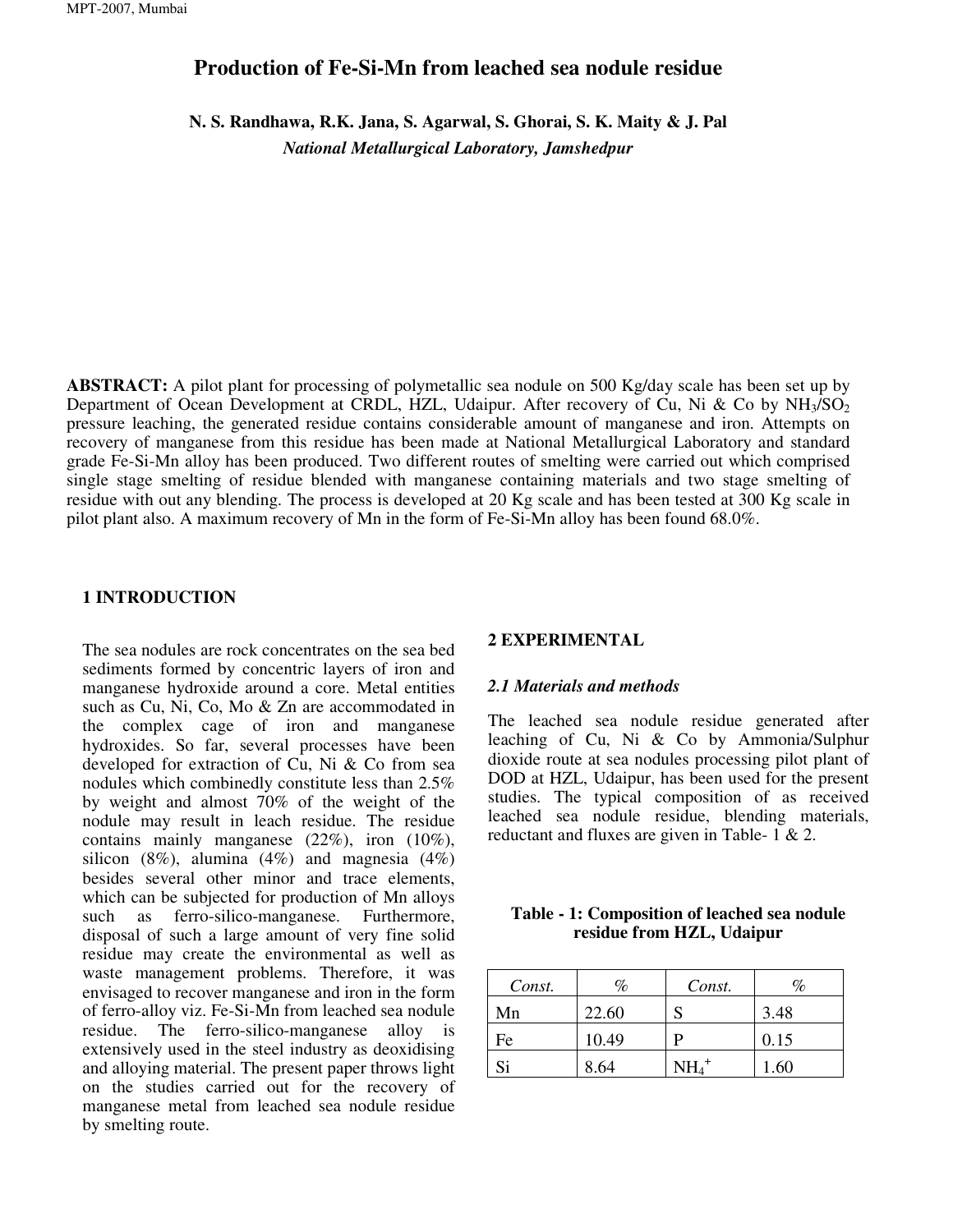| Fe-Mn Slag            | $MnO - 35.5%$          |
|-----------------------|------------------------|
|                       | FeO - $0.80\%$         |
| Mn Ore                | $MnO2 - 49.0 %$        |
|                       | $Fe2O3 - 10.0 %$       |
| Electrolytic Mn metal | Mn – 99.90 $%$         |
| Coke                  | Fixed carbon $-77.0\%$ |
| Ouartz                | Silica – 92.0 %        |
| Limestone             | $CaO - 49.0\%$         |

# **Table - 2: Chemical composition of blending materials, reductant and fluxes**

Washing of as received leached residue was carried out for the removal of sulphate and ammonia, in a open tank fitted with mechanical stirrer and other necessary attachments. The residue was mixed with plain water in the Solid: liquid ratio of 1:10. The residue slurry was agitated for 1.0 hors at 40 rpm and then filtered by a filter press. The filtered residue was dried at  $100^{\circ}$ C for  $\overline{3}$  hours and mixed with binder i.e. bentonite (2.0 % by weight) and pellets of 5-12 mm size were prepared on disc peletiser with appropriate amount of water. The pellets were dried before preparing charge mix.

In blending type experiments, charge mix was prepared by mixing certain quantity of blending materials (Fe-Mn slag, Mn ore or Mn metal) with residue pellets. In the blended residue resulting grade of Mn and Mn/Fe ratio is given in the Table-3.

| Blending      | Resiude:<br>Blended<br>material | Resulting grade |                                    |  |
|---------------|---------------------------------|-----------------|------------------------------------|--|
| material      |                                 | Mn/Fe<br>ratio  | Grade of Mn<br>$\left( \% \right)$ |  |
| Fe-Mn<br>Slag | 1:1                             | 3.8:1           | 26.6                               |  |
| Mn Ore        | 1:0.7                           | 3.5:1           | 35.3                               |  |
| Mn metal      | 1:0.2                           | 3.6:1           | 37.5                               |  |

 The blended charge was mixed with required quantity of coke and flux which was subjected to smelting.

In the two stage smelting experiments, the first stage charge comprised of residue pellets mixed with calculated amount of coke and quartz. This charge was smelted in the same furnace. The  $1<sup>st</sup>$  stage alloy

was tapped after sufficient time of smelting and molten slag was allowed to remain inside the furnace. The second stage charge which contained coke and lime stone was added in the  $1<sup>st</sup>$  stage molten slag and proper time was given for complete reactions. Both the alloy and slag were tapped out at the end of smelting.

# **3 RESULTS AND DISCUSSION**

# *3.1 Washing of leached residue*

The chemical composition of washed residue is given in Table-4, which shows a significant decrease in the sulphur content of the residue. The washing of residue is necessary due to the fact that higher amount of sulphur in raw material may alter the desired composition of final product i.e. Fe-Si-Mn whereas ammonia in residue likely to create environmental problem upon smelting.

# **Table-4: Chemical composition of unwashed & washed residue**

| Const.    | Unwashed residue | <b>Washed residue</b> |
|-----------|------------------|-----------------------|
| $%$ Mn    | 22.20            | 25.46                 |
| %Fe       | 8.98             | 12.41                 |
| $%$ Si    | 7.53             | 10.08                 |
| % S       | 3.38             | 0.35                  |
| $\%$ P    | 0.15             | 0.17                  |
| $%NH_4^+$ | 1.60             | 0.25                  |

In all the smelting experiments, washed residue was used for charge preparation and subsequent smelting.

# *3.2 Smelting of washed residue blended with Fe-Mn slag/ Mn ore/ Mn metal*

For the production of standard grade Fe-Si-Mn, the raw material should necessarily have sufficiently high Mn/Fe ratio (1) whereas the sea nodule residue has Mn/Fe ratio of 2:1, which was improved by blending it with materials such as Fe-Mn slag, Mn ore or electrolytic Mn metal. Typically, charge composed of appropriate amounts of washed residue pellets, blending material, reductant and fluxes. The charge was smelted in 50 KVA submerged arc furnace on 10 Kg residue pellets per batch. The furnace was of rectangular shape and lined with mag-carbon bricks. The temperature of the melt was kept around  $1650^{\circ}$ C as the reduction of manganese and silicon dioxides (Habashi; Riss and Khodororovsky, 1967) are feasible only around  $1400-1500^{\circ}\text{C}$  and  $1550^{\circ}\text{C}$ respectively. A reaction time of 30 min. was provided after complete melting of charge. The power input maintained during smelting was 700 Amps and 70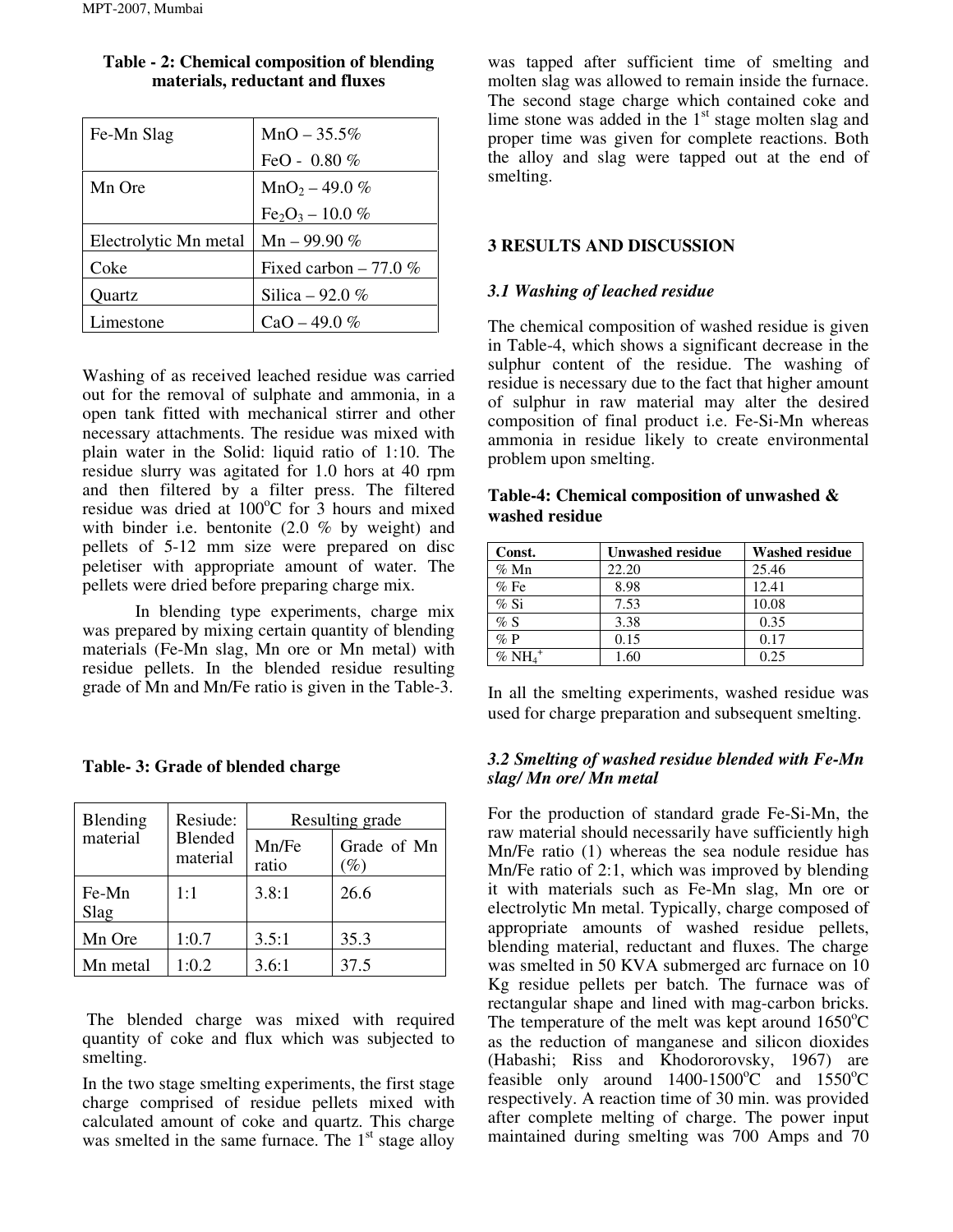Volts. A typical composition of Fe-Si-Mn alloy produced in smelting experiment with blended charge given in Table-5.

#### **Table - 5: Typical composition of Fe-Si-Mn alloy produced with blending**

| Radical | %     | Radical | %    |
|---------|-------|---------|------|
| Mn      | 63.40 |         | 1.5  |
| Fe      | 18.17 |         | 0.03 |
| Si      | 15.90 |         | በ 17 |

Recoveries of manganese by smelting with charge containing Fe-Mn slag, Mn ore & Mn metal were found as 35.86 %, 53.40 % & 57.73 respectively. A comparison of smelting with three blending materials is given in Table-6.

**Table-6: Comparison of smelting with three different blending materials** 

| Parameter             | Fe-Mn Slag | Mn Ore* | Mn Metal  |
|-----------------------|------------|---------|-----------|
| Recovery of Mn        | 35.86 %    | 53.4%   | 57.73 %   |
| Slag/Metal            | 4.93:1     | 2.01:1  | 0.96:1    |
| ratio                 |            |         |           |
| <b>Power</b> (kWh per | 17.5       | 10.5    | 8.75      |
| kg of alloy)          |            |         |           |
| <b>Smelting Time</b>  | 90 min.    | 90 min. | $60$ min. |

It is apparent from the table that the higher slagmetal ratio requires higher input of power. The recovery of Mn with Fe-Mn slag is low which can be attributed to higher slag-metal ratio as well as the metal entrapment in the slag phase. Other factors for low manganese recovery in alloy were low charge bed height compared to industrial practice and escape of fumes during smelting. However, the above comparison exhibits that smelting of residue with blending of Mn ore is quite encouraging. Use of Mn metal as blending material would costly proposition.

# *3.3 Two stages smelting of washed sea nodule residue*

Smelting in two stages was also applied successfully to produce Fe-Si-Mn from washed residue. In this process, first stage smelting of residue with limited amount of coke was carried out for selective reduction of iron oxide and tapping of iron rich alloy leaving molten Mn rich slag in the furnace. The Mn rich slag can be subjected to further smelting for producing standard grade Fe-Si-Mn alloy (Gabdullin et al, 1992). In second stage smelting of  $1<sup>st</sup>$  stage molten slag with sufficient amount of coke and flux was carried out to produce standard grade Fe-Si-Mn alloy.

According to the free energy data of carbothermic reduction of iron, manganese and silicon oxides, the sequence of reduction is iron oxide, manganese dioxide followed by silicon dioxide. In this view, limiting the quantity of coke can control the reduction reactions in the bath. Hence, the amount of coke in the first stage smelting plays an important role, which is evident from the figure-1. As the amount of coke is decreased from 12.0% to 8.0% of residue weight, the percentage of manganese and silicon decreased while that of iron increase in the alloy phase.



**Figure 1: Relation between amount of coke and metal in alloy phase** 

Consequently, the slag became rich in manganese and silicon oxides and Mn/Fe ratio became higher

In the second stage, an excess amount of coke (~ 30% of slag weight) along with 40% limestone added into the molten slag. Since the reduction of manganese & silicon oxides require high temperature, relatively high power input was maintained during  $2^{nd}$ stage of smelting as compared to that for  $1<sup>st</sup>$  stage smelting. Furthermore, low temperature produces carbides of Mn & Si, which can increase the viscosity of slag resulting in decrease of reduction velocity. The higher viscosity may also decrease the recovery of manganese due to metal entrapment in slag.